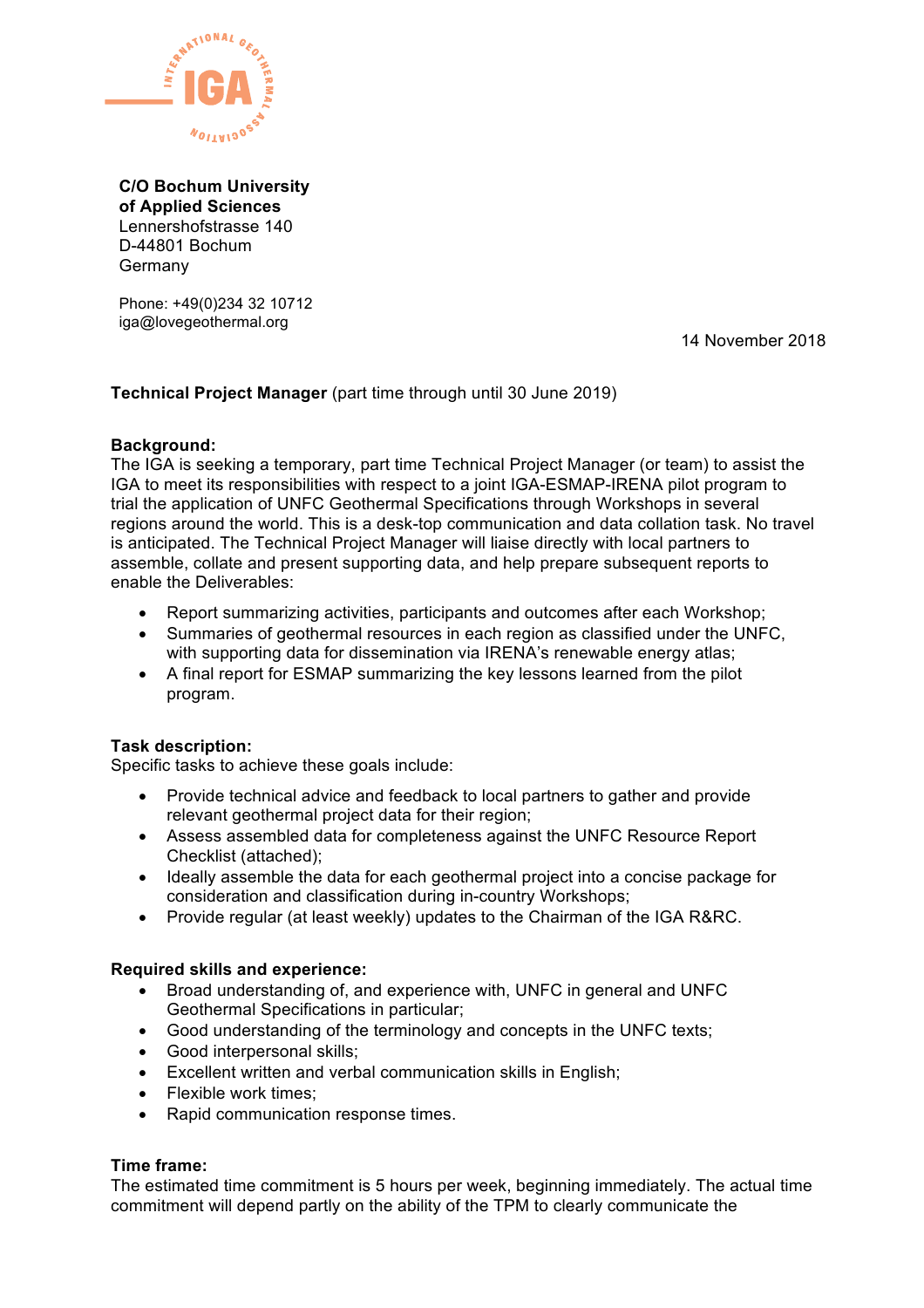

requirements to local partners, but also on the number of projects to be considered in each region, and the degree of cooperation provided by the local partners and project custodians. Most of the work will be required prior and shortly after the regional Workshops. Details are yet to be confirmed, but indicative locations and dates are:

- St Lucia (Eastern Caribbean), 5-7 December 2018;
- Addis Ababa (Ethiopia), date TBC in early 2019;
- A Central American location, date TBC in 2019.

## **Reporting:**

The TPM will report directly to the Chairman of the IGA Resources and Reserves Committee

## **Remittance:**

Remittance will be capped at US\$5,000 per regional event, up to a maximum of three events. This amount will be payable in arrears upon receipt by IGA of funds from ESMAP after successful completion of each regional event and report.

## **Expressions of Interest:**

Please express your interest in this position by submitting a CV directly to Marit Brommer, Executive Director of the International Geothermal Association, at iga@lovegeothermal.org before close of business in Bonn (Germany) on Friday 23<sup>rd</sup> November 2018.

Note that Officers, Directors and Committee Chairs of the International Geothermal Association or the IGA Service Company are ineligible to apply.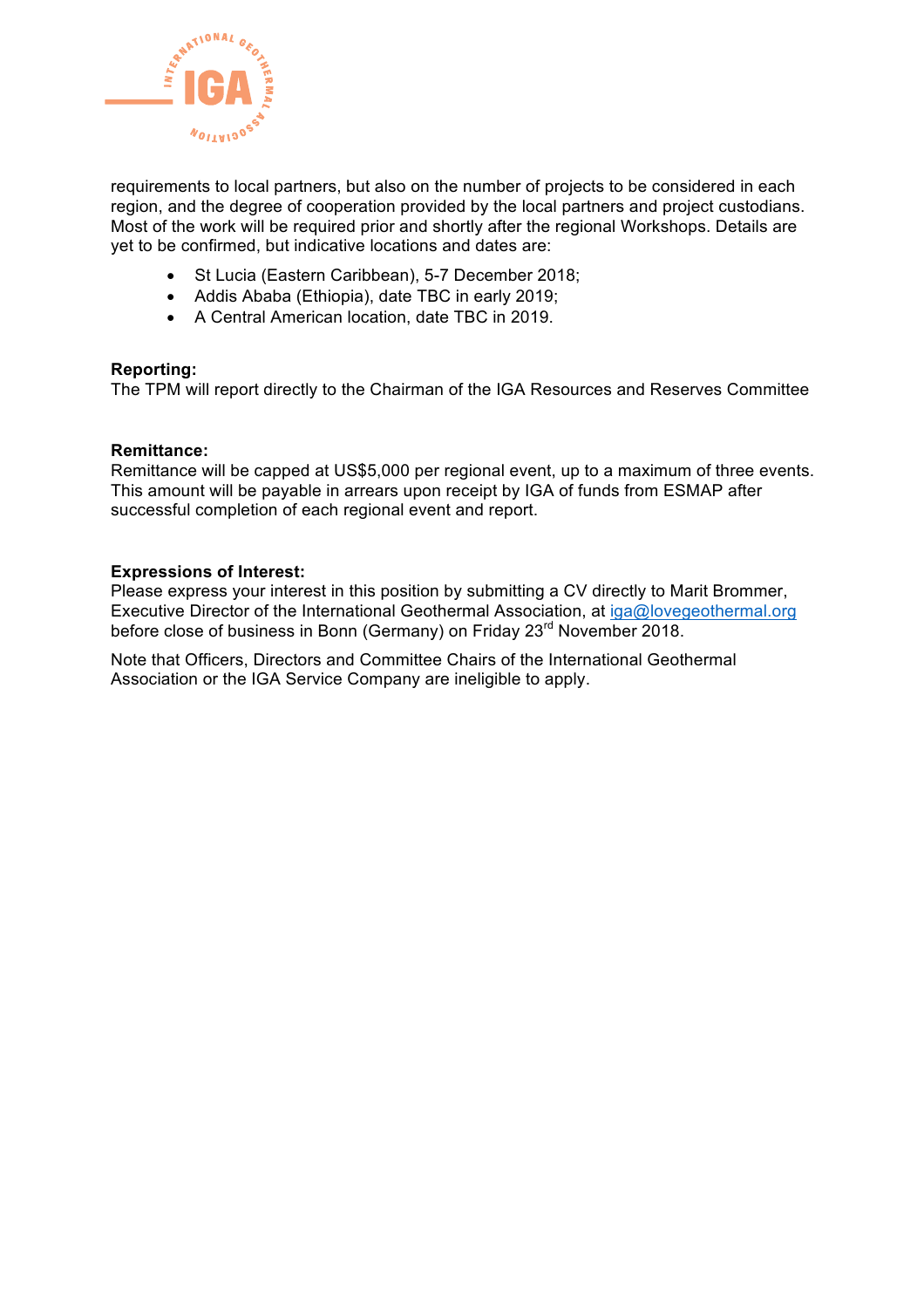# **Structure and checklist for information to support UNFC Geothermal Energy Resources classification**

This document suggests a structure to summarize key information in preparation for Geothermal Energy Resources classification according to the UNFC. Adoption of this structure is not mandatory, but it provides a logical framework for gathering and presenting relevant information. The structure covers the topics and information requested in the UNFC Generic Specifications, UNFC Renewables Specifications, and the UNFC Geothermal Specifications. Individuals collating the information requested in this document are encouraged to familiarize themselves with these three UNFC documents, which can be downloaded individually from:

https://www.unece.org/energywelcome/areas-of-work/unfc-and-resource-management/unfcdocuments.html

This document does not deal with the classification process itself, but only with collecting and presenting supporting information prior to classification. Where helpful, the document includes direct quotes from the UNFC family of documents. These are identified by *"italics and quotation marks inside green boxes"*. Other explanatory notes are provided as **plain text in yellow boxes**.

UNFC is a three-dimensional system for classifying the predicted production from a defined energy Project. The classification must consider technical, socio-economic and regulatory conditions affecting the Project, and the level of confidence in the recoverable resource estimate. A named Evaluator is to be responsible and accountable for the resulting report. Under the UNFC umbrella, the UNFC Geothermal Specifications provide a harmonized global framework for classifying estimates of Geothermal Energy Resources, defined as:

"Geothermal Energy Resources are the cumulative quantities of Geothermal Energy Products that will be extracted from the Geothermal Energy Source, from the Effective Date of the evaluation forward (till the end of the Project Lifetime/Limit), measured or evaluated at the Reference Point."

Geothermal Energy Products include heat and/or electricity measured in energy units.

The sections below are presented as numbered **HEADINGS** followed by dot-points listing the information required under each heading. The dot-points are not headings, but rather a checklist of items that should be covered. In all cases, *every item should be addressed with sufficient detail as justified by the stage of development of the Project*. A total of two or three paragraphs might suffice for each numbered section for very early stage exploration projects, whereas each numbered section might run to several pages for more advanced projects. The requested information can be presented as text, tables or figures as appropriate, but should be embedded into a single document.

UNFC does not require disclosure of confidential or commercially sensitive information, but the Evaluator must have unfettered access to that information to make an informed classification. There are different ways that a report can address all items on the checklist without disclosing sensitive information. Two possibilities are:

(a) Indicate that the Evaluator has considered the details and implications of each sensitive item. For example, the report could address the item, "Net present value (NPV) or identified *alternative financial metric justifies proceeding"* without disclosing financial model details by stating, *"Cash flow models with reasonable assumptions indicate positive NPV over the life of the Project."*

(b) Produce a report for a stated Evaluation Date in the past. UNFC does not require the Evaluation Date be the present day, only that the date be disclosed. For example, a report could present public domain data available on the date an exploration licence was granted. Note, however, that a back-dated report might not satisfy regulators or potential investors.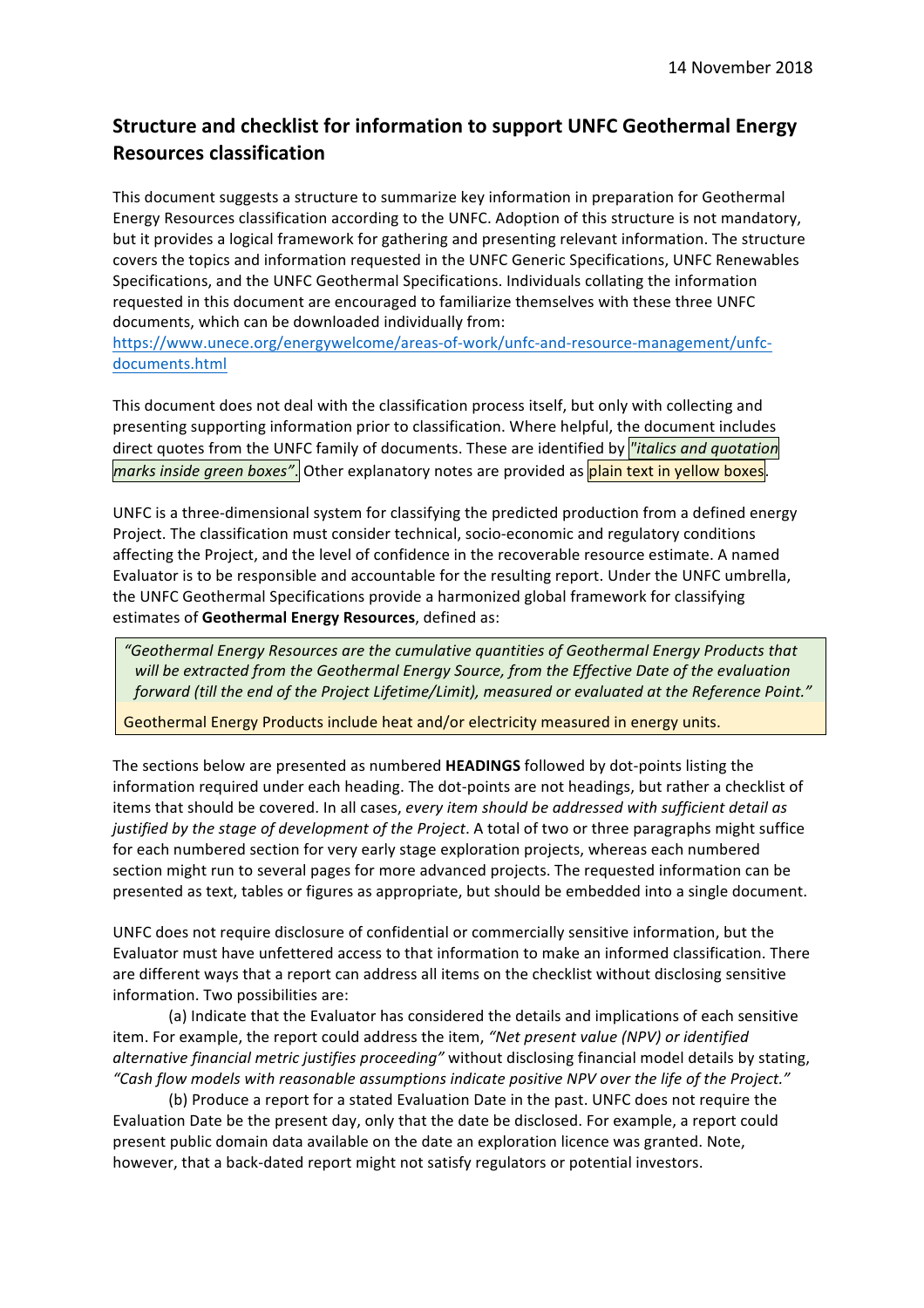#### 1. **THE PROJECT(S)**

A UNFC classification begins by defining a **Project**. A Project can be thought of as an engineering program to extract heat from a 'Geothermal Energy Source' (synonymous with 'geothermal reservoir') and use it to produce quantities of 'Geothermal Energy Product' (electricity and/or heat for sale) at a defined 'Reference Point' or points.

*"Project includes all the systems and equipment connecting the Geothermal Energy Source to the Reference Point(s)* where the final Geothermal Energy Products are sold, used, transferred or disposed of. The Project shall include all equipment and systems *required for extraction and/or conversion of energy, including, for example, production* and injection wells, ground or surface heat exchangers, connecting pipework, energy *conversion systems, and any necessary ancillary equipment. In the early stages of evaluation, a Project might be defined only in conceptual terms, whereas more mature Projects will be defined in significant detail."*

Projects form the basis of financial decisions. If incremental or phased development of a geothermal site is proposed, where progress to each phase depends on the success of previous phases, each phase should be treated as a separate Project. For example,  $2 \times$ 10 MWe generators planned for a geothermal site under the same EPC, finance and licensing agreements might be treated as a single Project. However, 2 x 10 MWe generators to be constructed five years apart under independent EPC, finance and licensing agreements, especially if the second is contingent on the performance of the first, should be defined as two separate Projects.

- State the name, location (ideally with map) and owner/developer of the geothermal Project
- State the intended Geothermal Energy Product(s) (electricity and/or heat)
- State the intended audience for the report

The intended audience can influence the details of Project definition and Geothermal Energy Resource quantification. Possible audiences include central energy planning agencies interested in projections of potentially dispatchable energy, shareholders interested in predicted Project revenue, internal managers interested in allocating company resources, or others.

State the purpose of the Project

The purpose of a Project influences the Project's size relative to the quantified potential of a geothermal reservoir. Stating the purpose of the Project, therefore, provides a clear and explicit link between the assessment of a Geothermal Energy Source, the choice of Project parameters, and the subsequent quantification of the Geothermal Energy Resource. Purposes could include, but are not limited to, "Provide incremental capacity to the grid to meet projected growth in base load demand over the Project Lifetime", "Generate the maximum power that the Geothermal Energy Source will support", "Replace an existing energy generator scheduled for decommissioning", "Provide 100% of projected heat demand, with surplus production sold as electricity."

- Describe the assumed characteristics of the Geothermal Energy Source (e.g. present a 'conceptual model' of the geothermal system)
- Mention any non-energy products (e.g. silica, lithium, manganese, zinc, sulphur, gases, water for sale) that will be extracted from the geothermal fluid as part of the same Project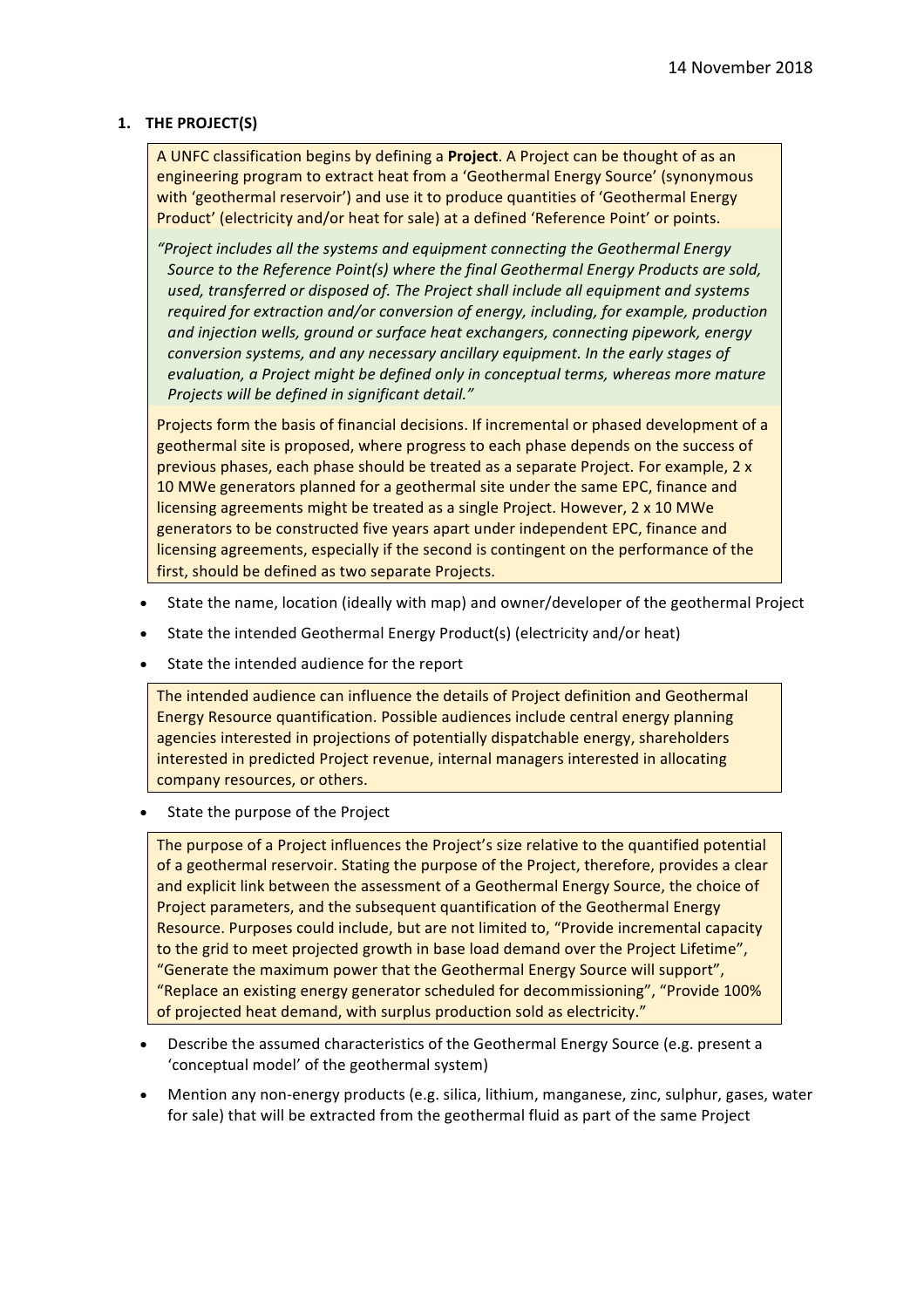Quantities of non-energy products are not classified in UNFC Geothermal Energy Resource Reports, but they should be mentioned if they affect the economics of the Project.

State the Reference Point(s) at which the electricity and/or heat is quantified

"The Reference Point is a defined location in the production chain where the quantities of Geothermal Energy Product are measured or assessed. The Reference Point is typically *the point of sale to third parties or where custody is transferred to the entity's* downstream operations. Sales or production of Geothermal Energy Products are normally measured and reported in terms of estimates of remaining quantities crossing this point from the *Effective Date of the evaluation."* 

There may be different Reference Points for each product.

Describe any significant mass or energy fluxes, apart from the main geothermal fluid and energy flux, that will affect the overall energy conversion process

*"Depending upon the specific Project, it could be necessary to report other additional quantities affecting the overall energy conversion process. For instance, in Ground* Sourced Heat Pumps, both heat transfer at the evaporator/condenser section and *driven energy at the compressor unit should be declared. Other examples concern those systems in which the geothermal apparatus works together with other energy* sources (*i.e.* back-up technologies) or thermal cascading systems. In all these cases, *additional points of evaluation may be necessary to provide a clear description of project operation.* In general, any reported energy quantity shall be disclosed together with a clear description/definition of the corresponding point of evaluation."

- State the actual and/or planned/estimated number of production and injection wells
- State the assumed or predicted future production temperature, pressure and/or enthalpy at the well head(s)
- Describe the actual and/or planned energy conversion/utilization plant (e.g. type of power plant, nameplate capacity, layout and characteristics of the direct heating system, Ground Sourced Heat Pump technology etc)
- Define and justify the Project Lifetime

"The estimated Geothermal Energy Resources for a Project shall be limited to quantities *that* will be produced during the Project Lifetime. The Project Lifetime will be the *minimum of the economic limit, design life, contract period and entitlement period, as defined below. Because of its importance in estimating energy quantities, the Project* Lifetime and its basis shall be disclosed in association with any reported quantities."

- "The 'economic limit' is defined as the time at which the Project reaches a point beyond which the subsequent cumulative discounted net operating cash flows from the Project *would be negative. For a geothermal project, the economic limit may be the time when the expected extraction rate declines to a level that makes the Project uneconomic, or* when it is uneconomic to invest in further extraction infrastructure such as additional *wells."*
- "The 'design life' of a Project is the expected operating life of major physical *infrastructure as defined during the technical and economic assessment of the Project.* The replacement of significant project components will constitute a new Project."

"The 'contract period' for a geothermal Project is the term of all existing, or reasonably expected, sales contracts for the Geothermal Energy Products. The contract period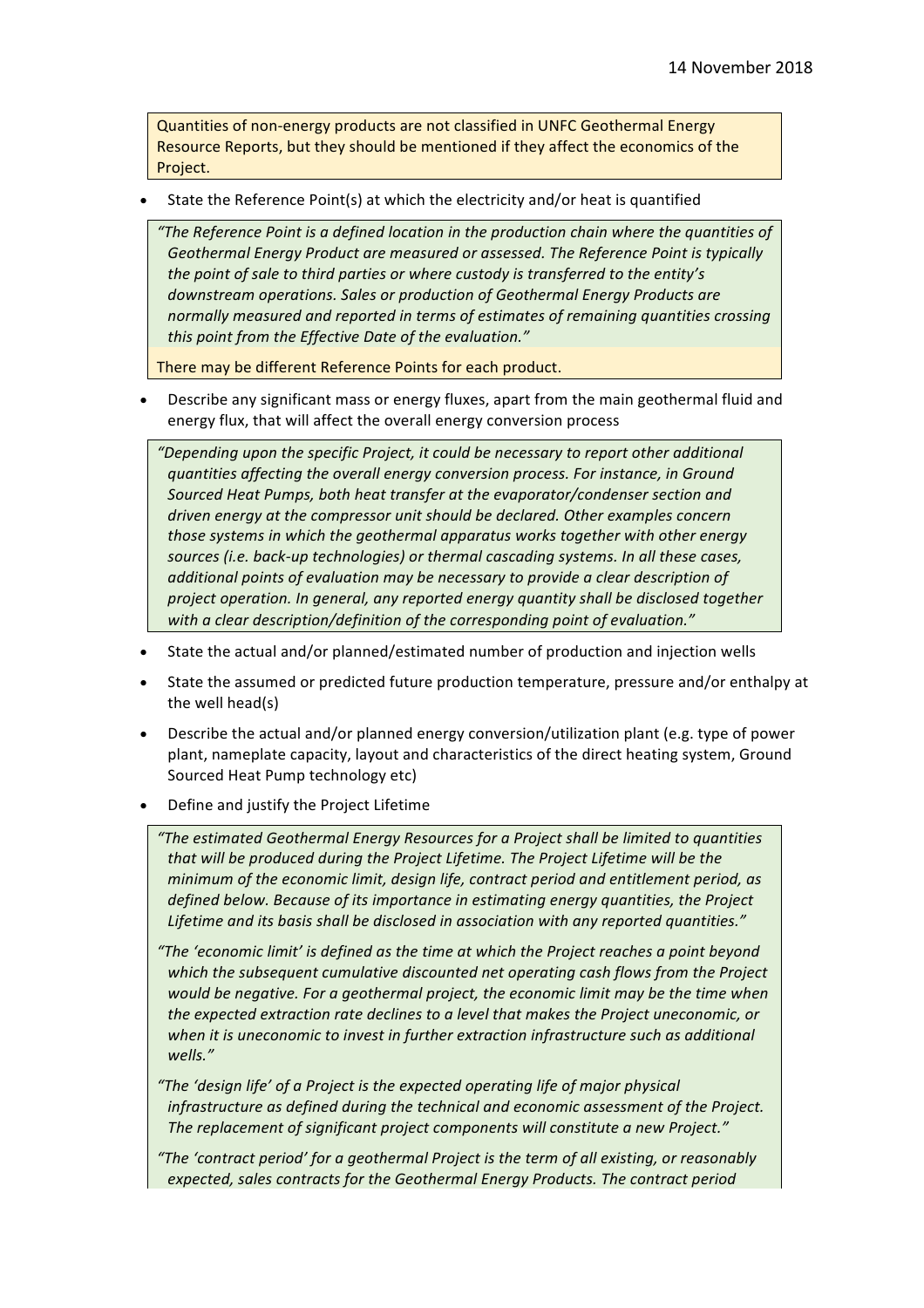should not include contract extensions unless there is reasonable expectation of such extensions, based upon historical treatment of similar contracts."

*"The 'entitlement period' is the term of all licenses and permits which provide rights to*  access the Geothermal Energy Source, extract the Geothermal Energy Resources and deliver the Geothermal Energy Products into the market. The entitlement period should not include license extensions unless there is reasonable expectation of obtaining such extensions, based upon historical treatment of similar licenses issued by the issuing *authority."*

#### **2. SOCIO-ECONOMIC AND REGULATORY FACTORS**

- State whether electricity and/or heat production has already commenced and when
- Describe the government regulatory framework for geothermal projects, including any policy or pricing mechanisms relevant to the economic viability of the Project
- Explicitly consider each of the following factors. Disclose any outstanding issues and state whether they are likely to be resolved quickly, resolved within the next five years, or might never be resolved:

Information on the following factors could be presented under explicit subheadings

- $\circ$  Legal agreements to develop the Project
- $\circ$  Regulatory licenses and permits to explore and develop
- o Financing
- $\circ$  Access to policy support mechanisms
- $\circ$  Offtake or power purchase agreement, expected price for energy produced
- $\circ$  Social license to operate
- o Planned production versus market demand
- $\circ$  Net present value (NPV) or identified alternative financial metric justifies proceeding
- $\circ$  Actual or perceived environmental impacts
- $\circ$  Political risk

Political risk is "the risk of a strategic, financial, or personnel loss for a firm because of such nonmarket factors as macroeconomic and social policies (fiscal, monetary, trade, investment, industrial, income, labour, and developmental), or events related to political instability (terrorism, riots, coups, civil war, and insurrection)" Kennedy, C (1988). "Political Risk Management: A Portfolio Planning Model". Business Horizons, 31, 21, quoted in Wikipedia.

#### **3. TECHNICAL STAGE OF DEVELOPMENT**

- Provide a succinct history of the technical work program or field development plan up to the Evaluation Date, particularly addressing the stage of pre-drill exploration (regional studies only; geology / geophysics / geochemistry (3G) activities in progress; 3G activities competed?)
- Clearly state whether one or more wells have been drilled into the Geothermal Energy Source and, if so, whether production tests have demonstrated commercially recoverable energy.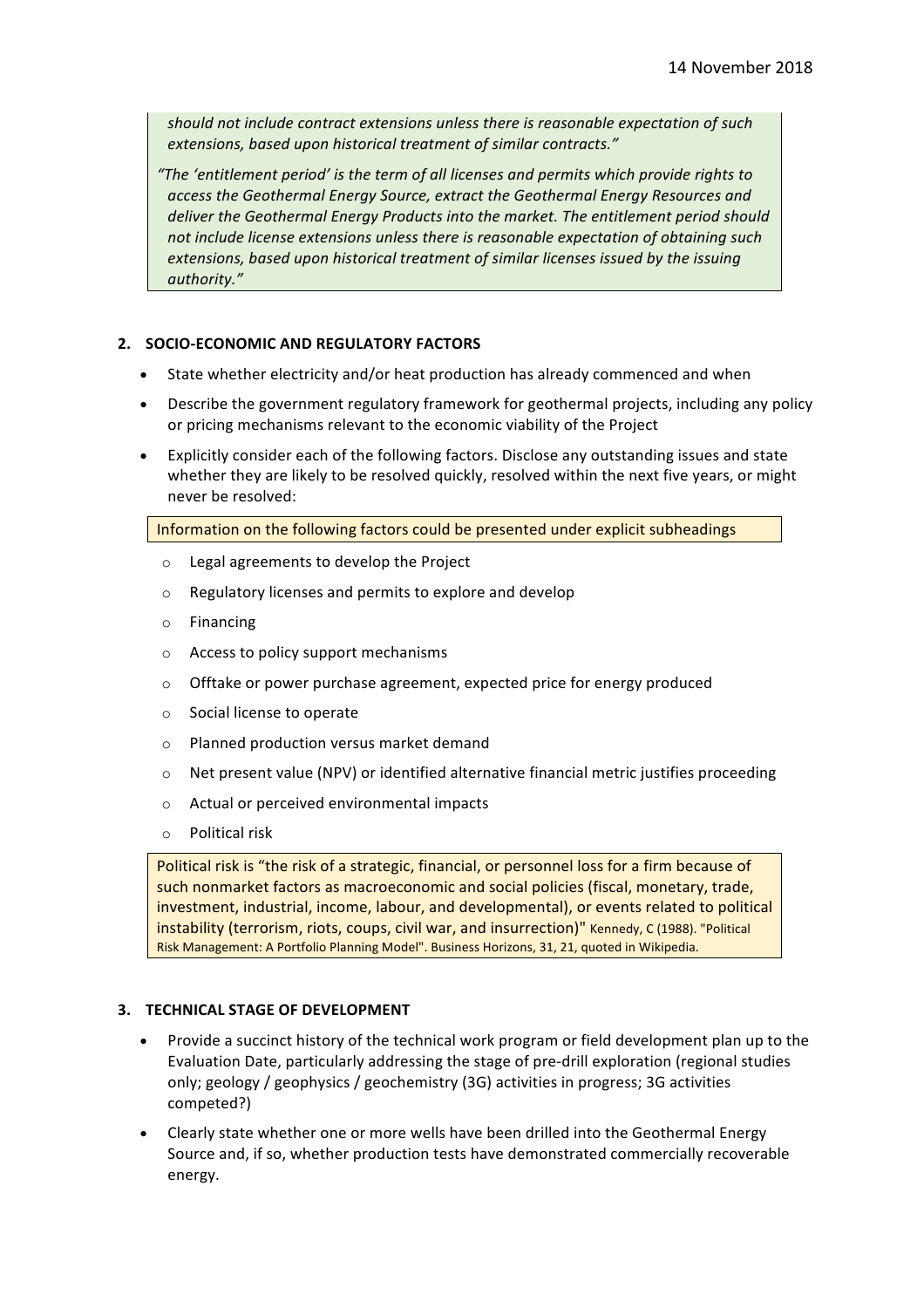*"'Recoverable' implies that the depth and the thermal, permeability and fluid properties*  of the Geothermal Energy Source have been shown, or are expected, to be suitable for *recovering heat at rates which have a reasonable chance of being sufficient to support a commercial project.*

This is a key factor for classification of the Geothermal Energy Resource on the G-Axis. Disclose whether one or more exploration wells have penetrated the predicted geothermal reservoir. 'Dry,' 'unsuccessful' or 'inconclusive' well test results *do not* demonstrate commercially recoverable energy but should nevertheless be disclosed.

- State whether the Project will use extraction and power conversion technology that has been successfully demonstrated for analogous Projects elsewhere in the country and/or worldwide. If not, describe the proposed technology and identify components for which this Project will act as a pilot demonstration for this kind of Geothermal Energy Source (e.g. deeper, hotter/colder, more aggressive fluids, higher flow rates than previously demonstrated).
- Disclose any known, anticipated or possible technical issues that might delay or significantly impact the proposed technical development of the Project (e.g. acidity, high NCG content, scaling)
- If no plant is yet operating, describe the remaining technical steps until energy production will commence

#### **4. RESOURCE ASSESSMENT AND CONFIDENCE LEVEL**

State the Evaluation Date

This will typically be the month and year in which the relevant data are compiled

State whether the Geothermal Energy Source is 'Known' or 'Potential', consistent with information presented in Section 3

*"A Known Geothermal Energy Source is one where one or more wells have established*  through testing, sampling and/or logging the existence of a significant quantity of potentially recoverable heat. In this context, 'significant' implies that there is evidence of a sufficient quantity of recoverable heat to justify estimation of the Geothermal *Energy Resources demonstrated by the well(s)* and for evaluating the potential for *economic development."*

"A Potential Geothermal Energy Source is one where the existence of a significant *quantity of recoverable thermal energy has not yet been demonstrated by direct evidence (e.g. drilling and - in some cases - well testing, sampling and/or logging), but is* assessed as potentially existing based primarily on evidence from geophysical *measurements, geochemical sampling and other surface or airborne measurements or methods."*

- $\circ$  If the Geothermal Energy Source is 'Known', describe its thermal, permeability and fluid properties and the results of recoverability tests
- $\circ$  If the Geothermal Energy Source is 'Potential', discuss, quantify and state the 'Probability of Discovery', which is the chance that further exploration, drilling and well testing will confirm a Known Geothermal Energy Source.

"This probability is the chance that further exploration, drilling and well testing will result *in the confirmation of a Known Geothermal Energy Source. This will typically be*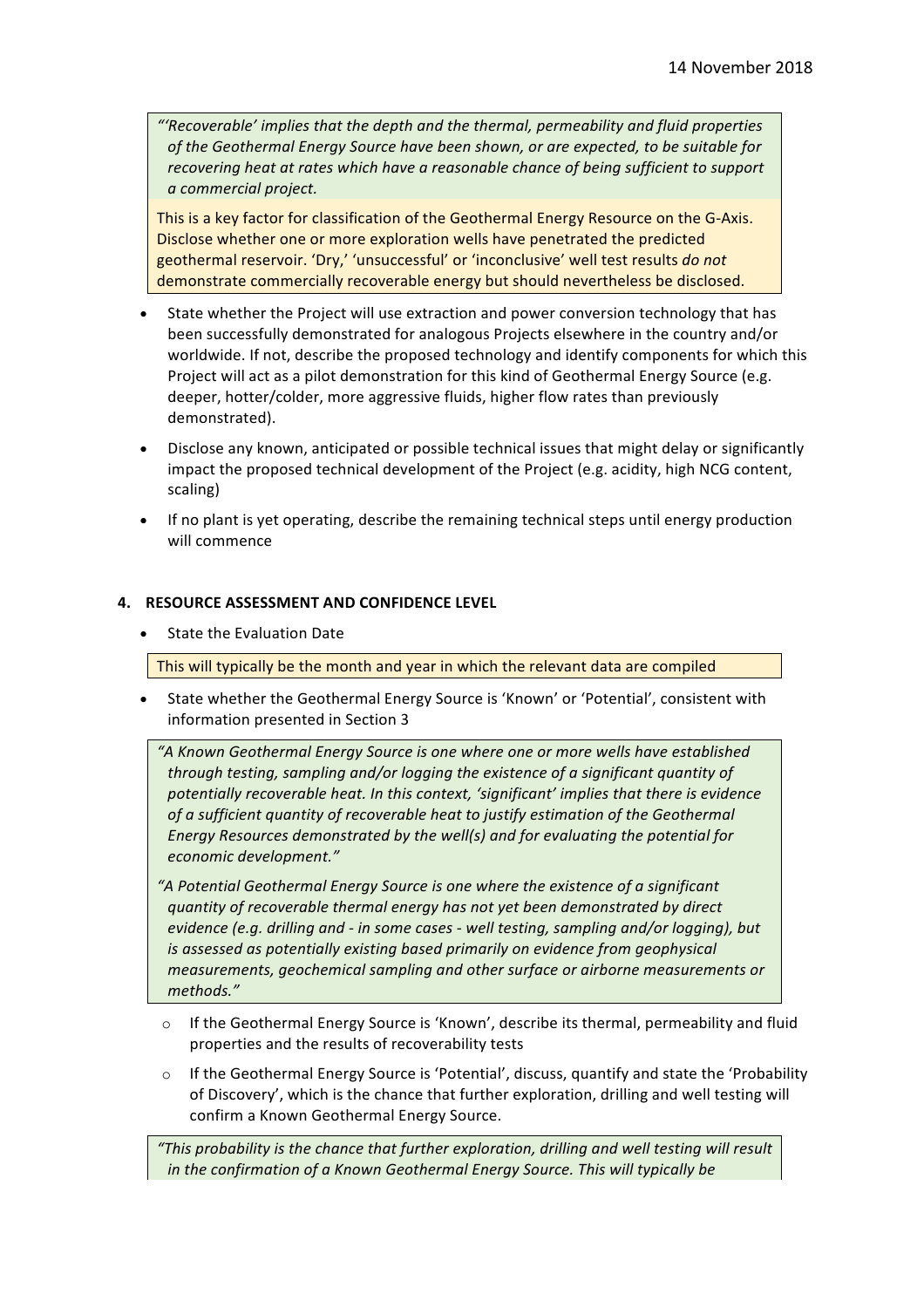assessed considering the key factors that are required to achieve a discovery which *may include temperature, permeability and fluid chemistry or other relevant* parameters that are important for the type of energy extraction planned."

Probability of Discovery (PoD) is a percentage between 0 % and 100 %. It is usually estimated subjectively as the product of the perceived chance that exploration drilling will discover a geothermal reservoir with sufficient temperature  $(A %)$ , permeability  $(B$ %) and chemical properties (C %) for commercial development:  $PoD = A \times B \times C$ .

Describe the method, assumptions and results for estimating the energy recoverable from the Geothermal Energy Source.

Common tools include the volumetric (stored heat) method, dynamic reservoir models and power density, based on discrete scenarios or probabilistic (Monte Carlo) modeling constrained by geophysical measurements, geochemical sampling and other surface or airborne measurements or methods. Assumptions might include physical limits, recharge rate, cut-off parameters, reservoir properties, power density etc. Ideally a range of possible solutions should be considered.

*"Estimated quantities shall be reported in Joule (J) or multiples of the Joule. However, it is* recognized that there are traditional measurement units that are widely used and accepted in the geothermal energy sector; such units can therefore be added in *parenthesis next to the Joule value."* 

"Where applicable, conversion factors (e.g., if quantities are converted from thermal *energy to electricity) shall be disclosed."*

- Describe future production profiles and estimates of cumulative quantities of Geothermal Energy Product predicted to be produced by the defined heat/electricity Project over the Project Lifetime.
	- *"When estimating Geothermal Energy Resources associated with a Project, future production scenarios are assumed (either explicitly or implicitly). Such scenarios* describe expected 'yearly load hours' and anticipated production rates, and should *include operational and maintenance downtime. Depending on the market or the* nature of the off-take of the Geothermal Energy Product(s), the Project may deliver at a *constant base rate or with periodical variation between no (or minimum) production* and maximum production, for example, the seasonal delivery of heat to a district *heating system."*
	- "Assumed future production scenarios are generally based on estimated future annual *energy production rates. These should include the seasonal swing in energy production* and load hours. Taking into account the expected (seasonal) variability of future production within a given year, it is possible to report the cumulative energy produced *in the subsequent reported years."*
	- *"Reduced or halted production due to a force majeure event (e.g. typhoon, landslide, flooding, earthquake, volcanic eruption)* or unexpected operational issues are generally not included in the production forecast. If production is halted for an extended period *of time* (>1 year) then the classification of the Geothermal Energy Resources should be *reviewed and a resource report prepared which discusses and explains the likelihood of restarting production."*

Sum the expected variable production over each future year and report the cumulative energy to be produced over the remaining Project Lifetime. A range of production profiles with different likelihoods should be considered to produce 'low', 'best' and 'high' estimates of cumulative production. Quantities predicted for 'Potential'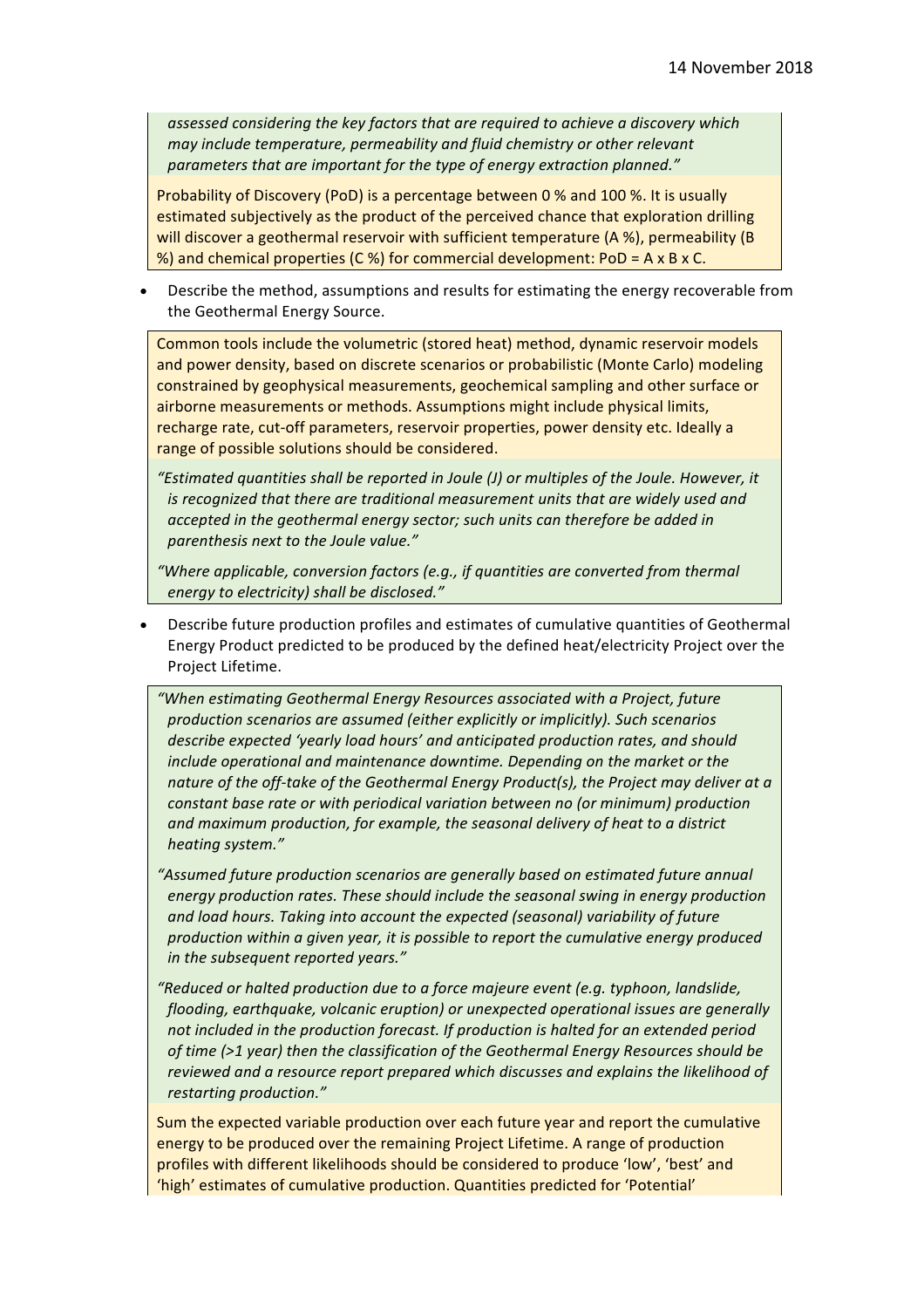Geothermal Energy Sources are 'un-risked'. That is, they are the expected quantities for the Project once the Geothermal Energy Source is 'Known', regardless of the 'Probability of Discovery'.

Uncertainties in future production profiles due to demand-side factors such as the impact on predicted network load factor of independent future production elsewhere on the grid should be disclosed. If such uncertainties are relevant to the intended audience of the report, then the uncertainties should also be factored into the quantification of the Geothermal Energy Resource.

Declare which of 'incremental', 'scenario' or 'probabilistic' approach was used to produce 'low', 'best' and 'high' estimates of cumulative future production

*"There are three established approaches to determining appropriate estimates."*

*"The 'incremental' approach, which is based on estimates for discrete portions of the Renewable Energy Source and/or the Project, where each estimate is assigned on the* basis of its level of confidence (high, moderate and low) reflecting available knowledge *regarding potential recoverability."*

*"The 'scenario' approach, which is based on three discrete scenarios that are designed to reflect the range of uncertainty in the possible outcomes (low, best and high estimates)* of the Project extracting energy from the Renewable Energy Source as a whole."

*"The 'probabilistic' approach, where multiple possible scenarios are generated (e.g. by Monte Carlo analysis)* from input distributions of parameter uncertainty associated with the Project extracting energy from the Renewable Energy Source as a whole. Three specific outcomes are then selected from the output probability distribution as *representative of the range of uncertainty (P90, P50 and P10 values are equated to low, best and high estimates respectively, where P90 means there is 90% probability of exceeding that quantity)."* 

In practice, most geothermal energy projects are assessed using either the scenario or probabilistic approach. Projects at the earliest stages of assessment, when optimal plant capacity is yet to be determined, usually rely on a probabilistic approach. A scenario approach is more appropriate for more mature Projects defined in terms of a single plant capacity.

- Disclose any possible future energy production risks beyond those that have already been disclosed in earlier sections
- Comment on the technical and economic feasibility of the future recovery of 'additional heat in place' beyond the energy predicted to be produced by the Project during its lifetime.

## **5. EVALUATOR**

State the name, qualifications, experience, governance, and affiliation of the Evaluator

"Evaluators shall possess an appropriate level of expertise and relevant experience in the estimation of Geothermal Energy Resources associated with the type of Geothermal *Energy Source under evaluation. Relevant national, industry or financial reporting regulations* may require an Evaluator to have specific qualifications and/or experience. *In addition, regulatory bodies may explicitly mandate the use of a 'competent person', as defined by regulation, with respect to corporate reporting."* 

"Any public report detailing Geothermal Energy Resources shall disclose the name of the *Evaluator, including qualifications and experience, state whether the Evaluator is an*